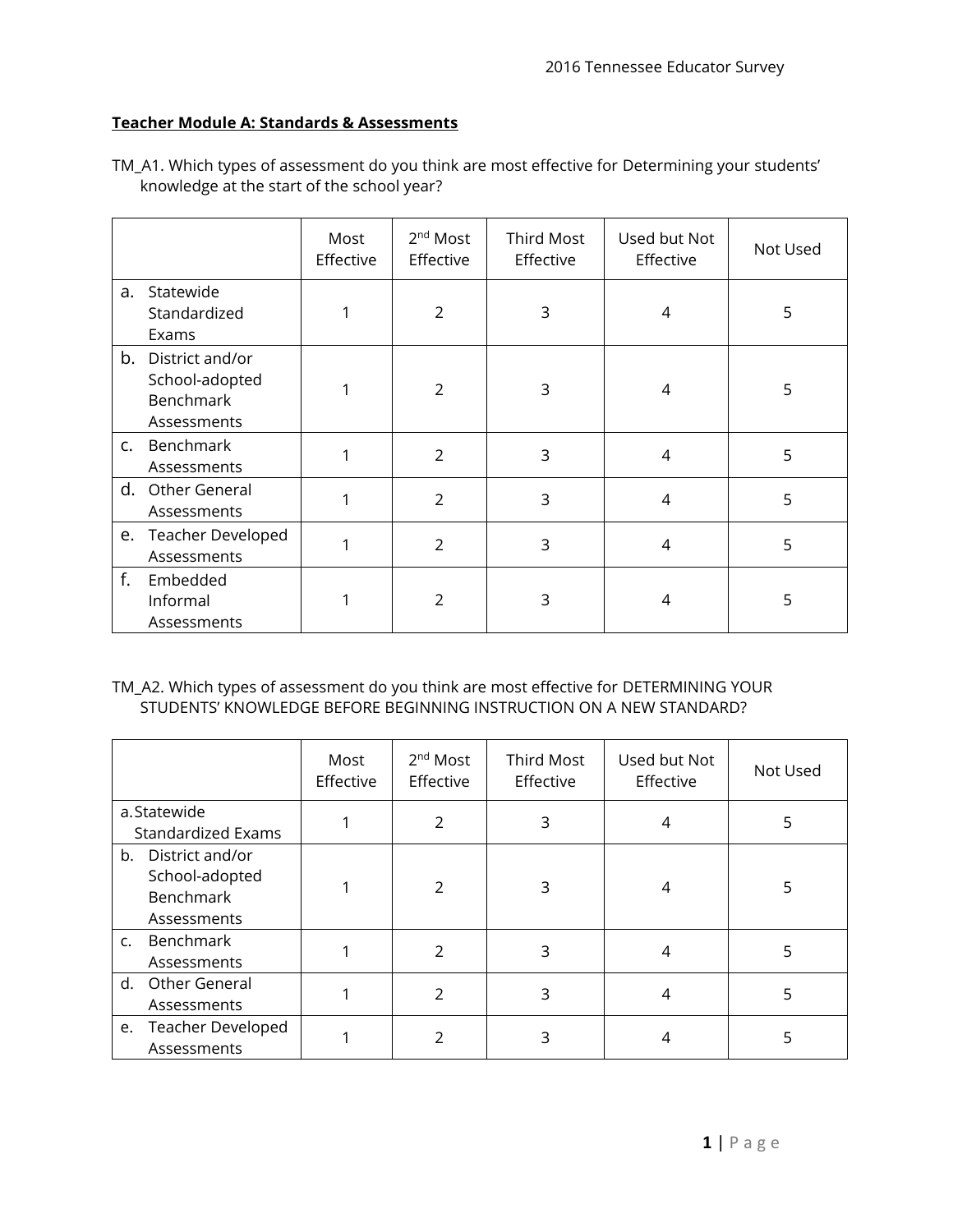| Embedded<br>Informal |  |  |  |
|----------------------|--|--|--|
| Assessments          |  |  |  |

# TM\_A3. Which types of assessment do you think are most effective for IDENTIFYING TOPICS REQUIRING MORE OR LESS EMPHASIS IN INSTRUCTION?

|                                                                  | Most<br>Effective | 2 <sup>nd</sup> Most<br>Effective | <b>Third Most</b><br>Effective | Used but Not<br>Effective | Not Used |
|------------------------------------------------------------------|-------------------|-----------------------------------|--------------------------------|---------------------------|----------|
| a.Statewide<br><b>Standardized Exams</b>                         |                   | $\overline{2}$                    | 3                              | 4                         | 5        |
| b. District and/or<br>School-adopted<br>Benchmark<br>Assessments |                   | $\mathcal{P}$                     | 3                              | 4                         | 5        |
| Benchmark<br>C.<br>Assessments                                   |                   | $\overline{2}$                    | 3                              | 4                         | 5        |
| Other General<br>d.<br>Assessments                               |                   | $\overline{2}$                    | 3                              | 4                         | 5        |
| e. Teacher Developed<br>Assessments                              |                   | $\overline{2}$                    | 3                              | 4                         | 5        |
| f.<br>Embedded<br>Informal<br>Assessments                        |                   | 2                                 | 3                              | 4                         | 5        |

### TM\_A4. Which types of assessment do you think are most effective for SETTING LEARNING GOALS FOR INDIVIDUAL STUDENTS?

|                                                                  | Most<br>Effective | 2 <sup>nd</sup> Most<br>Effective | Third Most<br>Effective | Used but Not<br>Effective | Not Used |
|------------------------------------------------------------------|-------------------|-----------------------------------|-------------------------|---------------------------|----------|
| a.Statewide<br><b>Standardized Exams</b>                         |                   | $\overline{2}$                    | 3                       | 4                         | 5        |
| b. District and/or<br>School-adopted<br>Benchmark<br>Assessments |                   | 2                                 | 3                       | 4                         | 5        |
| c. Benchmark<br>Assessments                                      |                   | $\mathfrak{D}$                    | 3                       | 4                         | 5        |
| Other General<br>d.<br>Assessments                               |                   | $\overline{2}$                    | 3                       | 4                         | 5        |
| e. Teacher Developed<br>Assessments                              |                   | 2                                 | 3                       | 4                         | 5        |
| f.<br>Embedded<br>Informal<br>Assessments                        |                   | $\overline{2}$                    | 3                       | 4                         | 5        |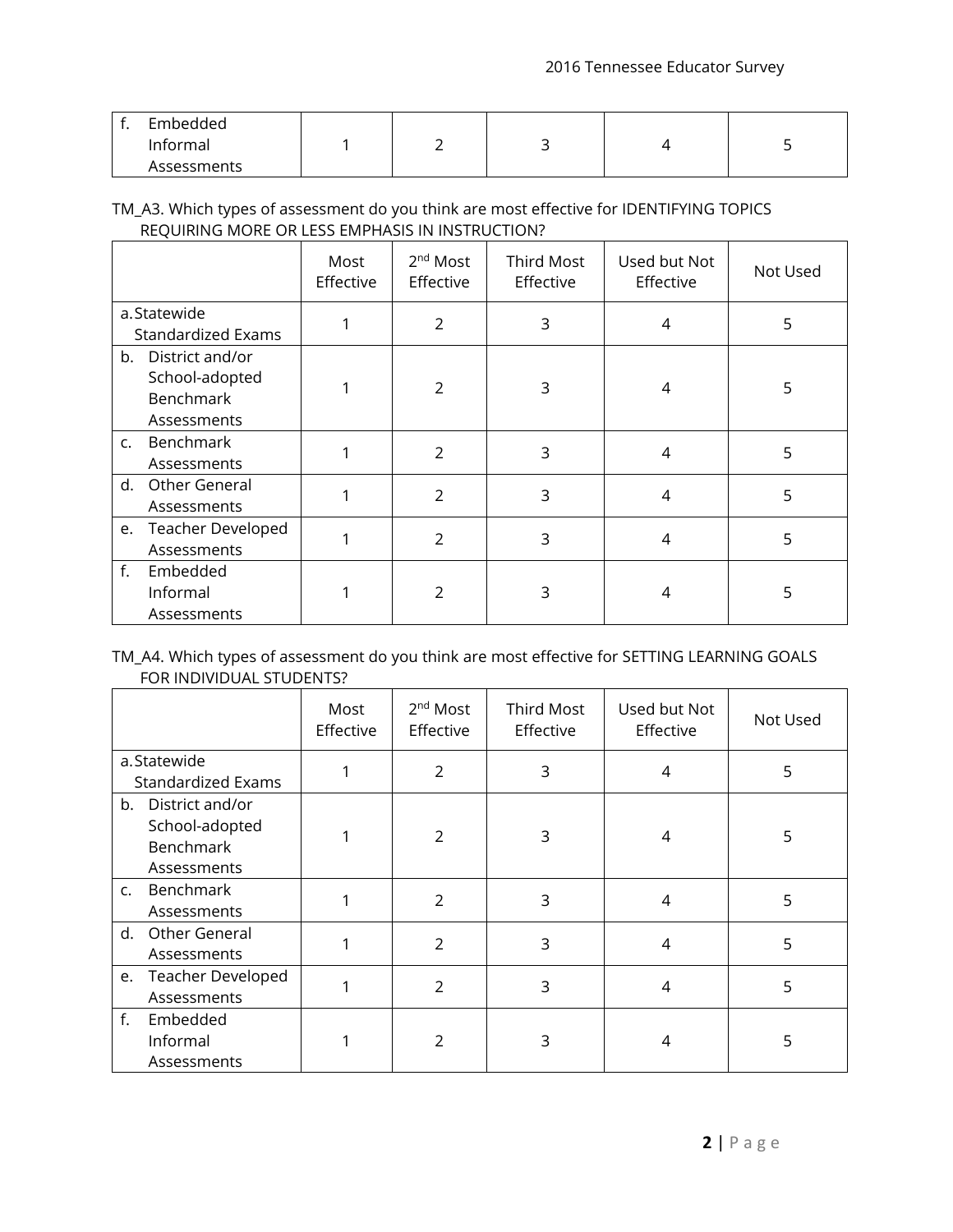TM\_A5. Which types of assessment do you think are most effective for ASSIGNING OR REASSIGNING STUDENTS TO GROUPS WITHIN YOUR CLASS?

|                                          | Most<br>Effective | 2 <sup>nd</sup> Most<br>Effective | Third Most<br>Effective | Used but Not<br>Effective | Not Used |
|------------------------------------------|-------------------|-----------------------------------|-------------------------|---------------------------|----------|
| a.Statewide<br><b>Standardized Exams</b> |                   | $\overline{2}$                    | 3                       | 4                         | 5        |
| b. District and/or                       |                   |                                   |                         |                           |          |
| School-adopted                           |                   | $\mathcal{P}$                     | 3                       | 4                         | 5        |
| Benchmark                                |                   |                                   |                         |                           |          |
| Assessments                              |                   |                                   |                         |                           |          |
| c. Benchmark                             |                   | $\overline{2}$                    | 3                       | $\overline{4}$            | 5        |
| Assessments                              |                   |                                   |                         |                           |          |
| Other General<br>d.                      |                   | $\overline{2}$                    | 3                       | 4                         | 5        |
| Assessments                              |                   |                                   |                         |                           |          |
| e. Teacher Developed                     |                   | $\overline{2}$                    | 3                       | 4                         | 5        |
| Assessments                              |                   |                                   |                         |                           |          |
| f.<br>Embedded                           |                   |                                   |                         |                           |          |
| Informal                                 |                   | $\mathcal{P}$                     | 3                       | 4                         | 5        |
| Assessments                              |                   |                                   |                         |                           |          |

#### TM\_A6. Which types of assessment do you think are most effective for IDENTIFYING INDIVIDUAL STUDENTS WHO NEED ADDITIONAL ASSISTANCE?

|                                                                         | Most<br>Effective | 2 <sup>nd</sup> Most<br>Effective | <b>Third Most</b><br>Effective | Used but Not<br>Effective | Not Used |
|-------------------------------------------------------------------------|-------------------|-----------------------------------|--------------------------------|---------------------------|----------|
| a.Statewide<br><b>Standardized Exams</b>                                |                   | 2                                 | 3                              | 4                         | 5        |
| b. District and/or<br>School-adopted<br><b>Benchmark</b><br>Assessments |                   | 2                                 | 3                              | 4                         | 5        |
| Benchmark<br>C.<br>Assessments                                          |                   | $\overline{2}$                    | 3                              | 4                         | 5        |
| Other General<br>d.<br>Assessments                                      |                   | 2                                 | 3                              | 4                         | 5        |
| e. Teacher Developed<br>Assessments                                     |                   | $\overline{2}$                    | 3                              | 4                         | 5        |
| f.<br>Embedded<br>Informal<br>Assessments                               |                   | C                                 | 3                              | 4                         | 5        |

TM\_A7. Approximately how many hours during this school year (2015-2016) do you estimate your students spend on each of the following types of assessments in your classroom?

|      | ___       |       |            |                            |                                 |
|------|-----------|-------|------------|----------------------------|---------------------------------|
|      | -<br>to 3 | 4 to  | 8 to<br>14 | $\sim$ $\sim$<br>$15 - 25$ | $\sim$ $\sim$<br>More than<br>– |
| None | Hours     | Hours | Hours      | Hours                      | Hours                           |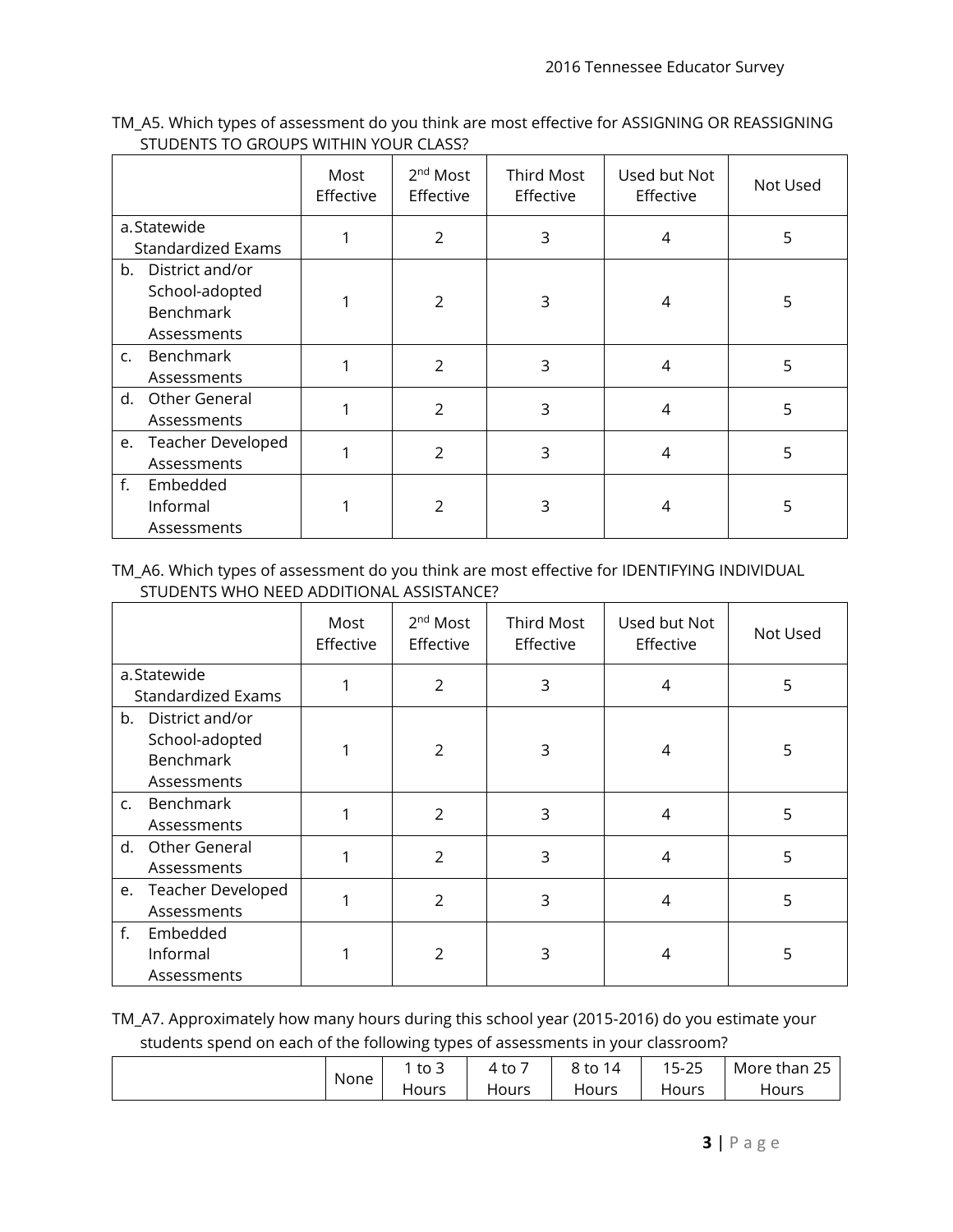| а. | Statewide<br>standardized exams     |  | 3 | 5 | b |
|----|-------------------------------------|--|---|---|---|
|    | b. Benchmark<br>assessments         |  | 3 |   | b |
| C. | Other general<br>assessments        |  |   |   | b |
|    | d. Teacher developed<br>assessments |  | 3 |   | b |
|    | e. Embedded informal<br>assessments |  |   |   | h |

TM\_A8. Approximately how many hours during this school year (2015-2016) do you believe students should spend on each of the following types of assessments?

|    |                      | None | $1$ to $3$ | 4 to 7 | 8 to 14 | $15 - 25$ | More than 25 |
|----|----------------------|------|------------|--------|---------|-----------|--------------|
|    |                      |      | Hours      | Hours  | Hours   | Hours     | Hours        |
| a. | Statewide            |      | 2          | 3      | 4       | 5         | 6            |
|    | standardized exams   |      |            |        |         |           |              |
| b. | Benchmark            |      | 2          | 3      | 4       | 5         | 6            |
|    | assessments          |      |            |        |         |           |              |
| C. | Other general        |      | 2          | 3      | 4       | 5         | 6            |
|    | assessments          |      |            |        |         |           |              |
|    | d. Teacher developed |      | 2          | 3      | 4       | 5         | 6            |
|    | assessments          |      |            |        |         |           |              |
| e. | Embedded informal    |      | 2          | 3      |         | 5         | 6            |
|    | assessments          |      |            |        |         |           |              |

TM\_A9. Please indicate the amount of time spent by your typical student this year doing each of the following to prepare for statewide standardized exams

|    |                                                                                                               | None | 1 to 3 | 4 to 7 | 8 to 14 | $15 - 25$ | More than |
|----|---------------------------------------------------------------------------------------------------------------|------|--------|--------|---------|-----------|-----------|
|    |                                                                                                               |      | Hours  | Hours  | Hours   | Hours     | 25 Hours  |
| a. | Taking practice tests isolated<br>from the teaching and learning<br>cycle (not for instructional<br>purposes) |      | C      | 3      | 4       |           | 6         |
| b. | Learning test-taking strategies                                                                               |      | フ      | 3      |         | 5         | 6         |
|    | Reviewing and answering<br>sample questions separate<br>from usage in instruction                             |      | 2      | 3      | 4       |           | 6         |

TM\_A10. Please indicate the extent to which you agree or disagree with the following statements regarding statewide standardized exams.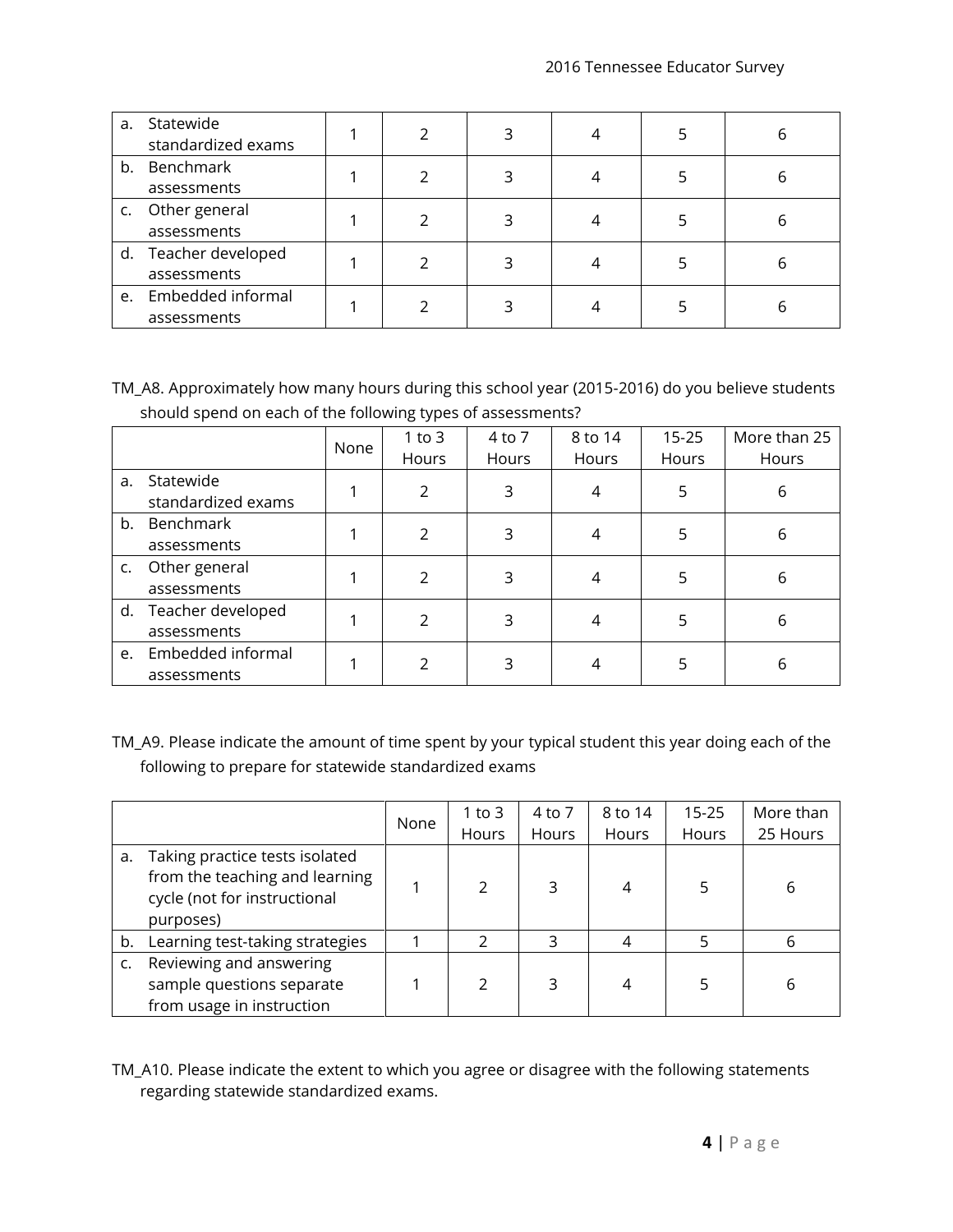|               |                                                                                                                                                                         | Strongly<br><b>Disagree</b> | Disagree      | Agree | Strongly<br>Agree |
|---------------|-------------------------------------------------------------------------------------------------------------------------------------------------------------------------|-----------------------------|---------------|-------|-------------------|
| a.            | I spend too much instructional time helping<br>students prepare for statewide standardized<br>exams.                                                                    |                             | $\mathcal{P}$ | 3     | 4                 |
| b.            | My students spend too much time taking<br>statewide standardized exams.                                                                                                 |                             | $\mathcal{P}$ | 3     | 4                 |
| $C_{\bullet}$ | Overall, information received from statewide<br>standardized exams are worth the investment of<br>time and effort.                                                      |                             | $\mathcal{P}$ | 3     |                   |
| d.            | I gain information from statewide standardized<br>exams that helps in refining my teaching<br>practices.                                                                |                             | $\mathcal{P}$ | 3     | 4                 |
|               | e. The results of statewide standardized exams<br>help me to determine if my students are gaining<br>the skills and knowledge necessary to meet the<br>state standards. |                             | $\mathcal{P}$ | 3     | 4                 |

TM\_A11. Which of the following supports for implementing Tennessee State Standards do you find helpful?

|                                                                                                 | Not     | Somewhat |         | Very    |
|-------------------------------------------------------------------------------------------------|---------|----------|---------|---------|
|                                                                                                 | Helpful | Helpful  | Helpful | Helpful |
| a. Curriculum resources aligned to the current<br>Tennessee State Standards                     |         |          | 3       |         |
| b. Textbooks aligned to the Tennessee State<br>Standards                                        |         |          | 3       |         |
| c. Formative or diagnostic assessments aligned to<br>the Tennessee State Standards              |         |          | 3       |         |
| d. Digital tools (on-line textbooks, webinars, on-line<br>communities, applications/apps, etc.) |         |          | 3       |         |
| e. Professional learning on the Tennessee State<br>Standards                                    |         |          | 3       |         |

TM\_A12. Please indicate the extent to which you agree or disagree with the following statements regarding statewide standardized exams.

|                                                              | Strongly<br><b>Disagree</b> | Disagree | Agree | Strongly<br>Agree |
|--------------------------------------------------------------|-----------------------------|----------|-------|-------------------|
| My instructional practices align to TNReady<br>expectations. |                             |          |       |                   |
| My curriculum aligns to TNReady expectations.                |                             |          |       |                   |